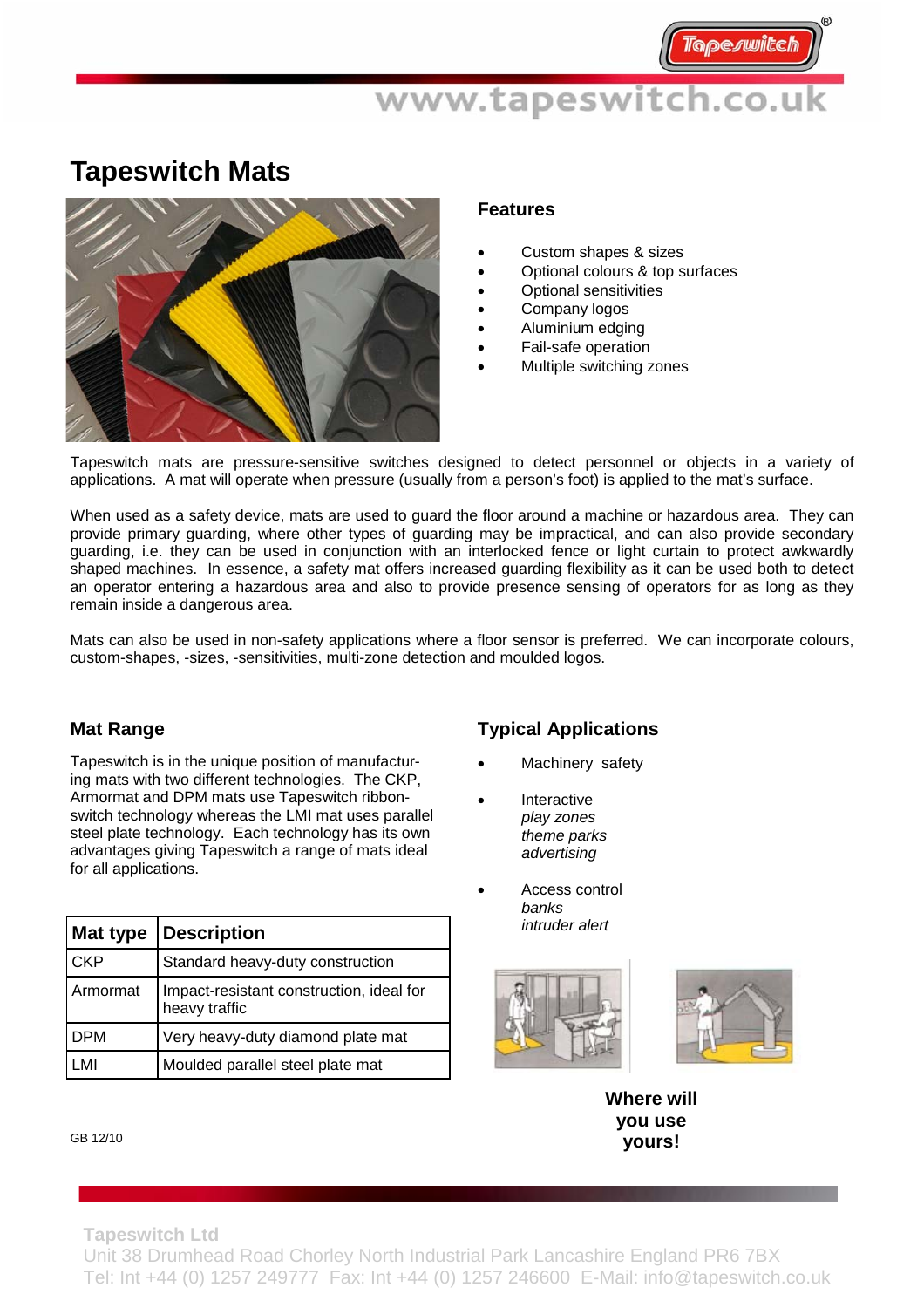## www.tapeswitch.co.uk

When a system is used to provide primary guarding, i. e. it is used as a trip device, it is neccessary to ensure that the dimensions of the sensor are such that the machine is brought to rest before a person can reach the dangerous parts. If a mat is being used in a secondary guarding capacity, it is neccessary to ensure that the dangerous area between the primary guarding device and the machine is completely protected. It should not be possible for a person to be in or stand in this area without standing on the mat.

The safety mat should therefore be dimensioned such that the nearest point at which a person could first touch the mat is at a sufficient distance from the dangerous parts to prevent the person reaching them before they have stopped.

In order to determine the position of the front edge of the active zone, it is necessary to consider the stopping performance of the machine. From the instant that a person's foot touches the mat to the instant that dangerous motion actually ceases is called the overall system response time. The overall system response time, T, is given by the following calculation:



#### $T = t1 + t2$

- where  $t1 =$  the maximum response time of the safety device between the actuation of the sensor and the generation of the stop signal = 30ms (Measured according to DIN V 31006-1).
- and  $t2 =$  the response time of the machine be tween receiving a stop signal from the safety device and the dangerous parts coming to rest.

The dangerous parts will obviously continue to move during this time. The sensor must therefore be dimensioned such that a person cannot reach the dangerous parts before they have stopped.

According to BS EN999 the minimum separation distance, S in millimetres, can be calculated using the following formula:

$$
S = (1.6xT) + 1200
$$

Where  $T =$  overall system response time in milliseconds

When a mat is used to provide secondary guarding, i. e. it is used as a presence sensing device, the above formula does not apply. However, the mat(s) should be positioned so that it is not possible for a person to remain undetected in a dangerous position.

### **AE-13 Mat Edging**

AE-13 aluminium edging provides a means of securing the mat to the ground and also provides an antitrip feature. Please contact us for further details.

**Tapeswitch Ltd** 

Unit 38 Drumhead Road Chorley North Industrial Park Lancashire England PR6 7BX Tel: Int +44 (0) 1257 249777 Fax: Int +44 (0) 1257 246600 E-Mail: info@tapeswitch.co.uk